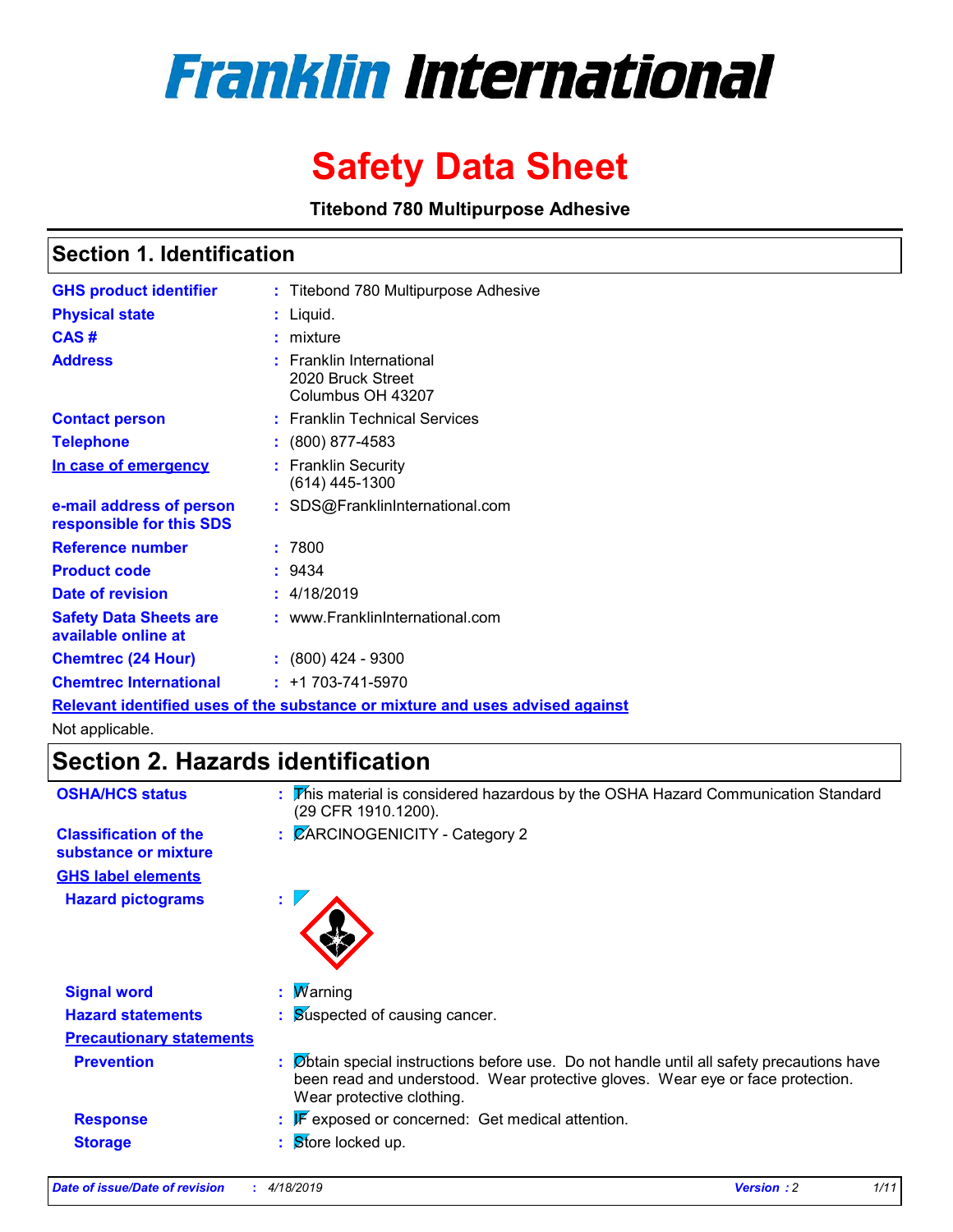### **Section 2. Hazards identification**

**Disposal :** Dispose of contents and container in accordance with all local, regional, national and international regulations.

#### **Hazards not otherwise classified**

### **Section 3. Composition/information on ingredients**

**:** None known.

| <b>Substance/mixture</b> | Mixture |      |                   |
|--------------------------|---------|------|-------------------|
| Ingredient name          |         | 70   | <b>CAS number</b> |
| <i>Vinyl</i> acetate     |         | ≤0.3 | 108-05-4          |

Any concentration shown as a range is to protect confidentiality or is due to batch variation.

**There are no additional ingredients present which, within the current knowledge of the supplier and in the concentrations applicable, are classified as hazardous to health or the environment and hence require reporting in this section.**

**Occupational exposure limits, if available, are listed in Section 8.**

### **Section 4. First aid measures**

| <b>Description of necessary first aid measures</b> |                                                                                                                                                                                                                                                                                                                                                                                                                                                                                                                                                                                                                                                                                                                                                                         |
|----------------------------------------------------|-------------------------------------------------------------------------------------------------------------------------------------------------------------------------------------------------------------------------------------------------------------------------------------------------------------------------------------------------------------------------------------------------------------------------------------------------------------------------------------------------------------------------------------------------------------------------------------------------------------------------------------------------------------------------------------------------------------------------------------------------------------------------|
| <b>Eye contact</b>                                 | : Immediately flush eyes with plenty of water, occasionally lifting the upper and lower<br>eyelids. Check for and remove any contact lenses. Continue to rinse for at least 10<br>minutes. Get medical attention.                                                                                                                                                                                                                                                                                                                                                                                                                                                                                                                                                       |
| <b>Inhalation</b>                                  | Remove victim to fresh air and keep at rest in a position comfortable for breathing. If<br>not breathing, if breathing is irregular or if respiratory arrest occurs, provide artificial<br>respiration or oxygen by trained personnel. It may be dangerous to the person providing<br>aid to give mouth-to-mouth resuscitation. Get medical attention. If unconscious, place<br>in recovery position and get medical attention immediately. Maintain an open airway.<br>Loosen tight clothing such as a collar, tie, belt or waistband.                                                                                                                                                                                                                                 |
| <b>Skin contact</b>                                | Mush contaminated skin with plenty of water. Remove contaminated clothing and<br>shoes. Continue to rinse for at least 10 minutes. Get medical attention. Wash clothing<br>before reuse. Clean shoes thoroughly before reuse.                                                                                                                                                                                                                                                                                                                                                                                                                                                                                                                                           |
| <b>Ingestion</b>                                   | Wash out mouth with water. Remove dentures if any. Remove victim to fresh air and<br>keep at rest in a position comfortable for breathing. If material has been swallowed and<br>the exposed person is conscious, give small quantities of water to drink. Stop if the<br>exposed person feels sick as vomiting may be dangerous. Do not induce vomiting<br>unless directed to do so by medical personnel. If vomiting occurs, the head should be<br>kept low so that vomit does not enter the lungs. Get medical attention. Never give<br>anything by mouth to an unconscious person. If unconscious, place in recovery position<br>and get medical attention immediately. Maintain an open airway. Loosen tight clothing<br>such as a collar, tie, belt or waistband. |
|                                                    | Most important symptoms/effects, acute and delayed                                                                                                                                                                                                                                                                                                                                                                                                                                                                                                                                                                                                                                                                                                                      |
| <b>Potential acute health effects</b>              |                                                                                                                                                                                                                                                                                                                                                                                                                                                                                                                                                                                                                                                                                                                                                                         |
| <b>Eye contact</b>                                 | : This product may irritate eyes upon contact.                                                                                                                                                                                                                                                                                                                                                                                                                                                                                                                                                                                                                                                                                                                          |
| <b>Inhalation</b>                                  | : No known significant effects or critical hazards.                                                                                                                                                                                                                                                                                                                                                                                                                                                                                                                                                                                                                                                                                                                     |
| <b>Skin contact</b>                                | : No known significant effects or critical hazards.                                                                                                                                                                                                                                                                                                                                                                                                                                                                                                                                                                                                                                                                                                                     |
| <b>Ingestion</b>                                   | : No known significant effects or critical hazards.                                                                                                                                                                                                                                                                                                                                                                                                                                                                                                                                                                                                                                                                                                                     |
| <b>Over-exposure signs/symptoms</b>                |                                                                                                                                                                                                                                                                                                                                                                                                                                                                                                                                                                                                                                                                                                                                                                         |
| <b>Eye contact</b>                                 | : No specific data.                                                                                                                                                                                                                                                                                                                                                                                                                                                                                                                                                                                                                                                                                                                                                     |
| <b>Inhalation</b>                                  | : No specific data.                                                                                                                                                                                                                                                                                                                                                                                                                                                                                                                                                                                                                                                                                                                                                     |
| <b>Skin contact</b>                                | : No specific data.                                                                                                                                                                                                                                                                                                                                                                                                                                                                                                                                                                                                                                                                                                                                                     |
| <b>Ingestion</b>                                   | : No specific data.                                                                                                                                                                                                                                                                                                                                                                                                                                                                                                                                                                                                                                                                                                                                                     |
|                                                    | <u>Indication of immediate medical attention and special treatment needed, if necessary</u>                                                                                                                                                                                                                                                                                                                                                                                                                                                                                                                                                                                                                                                                             |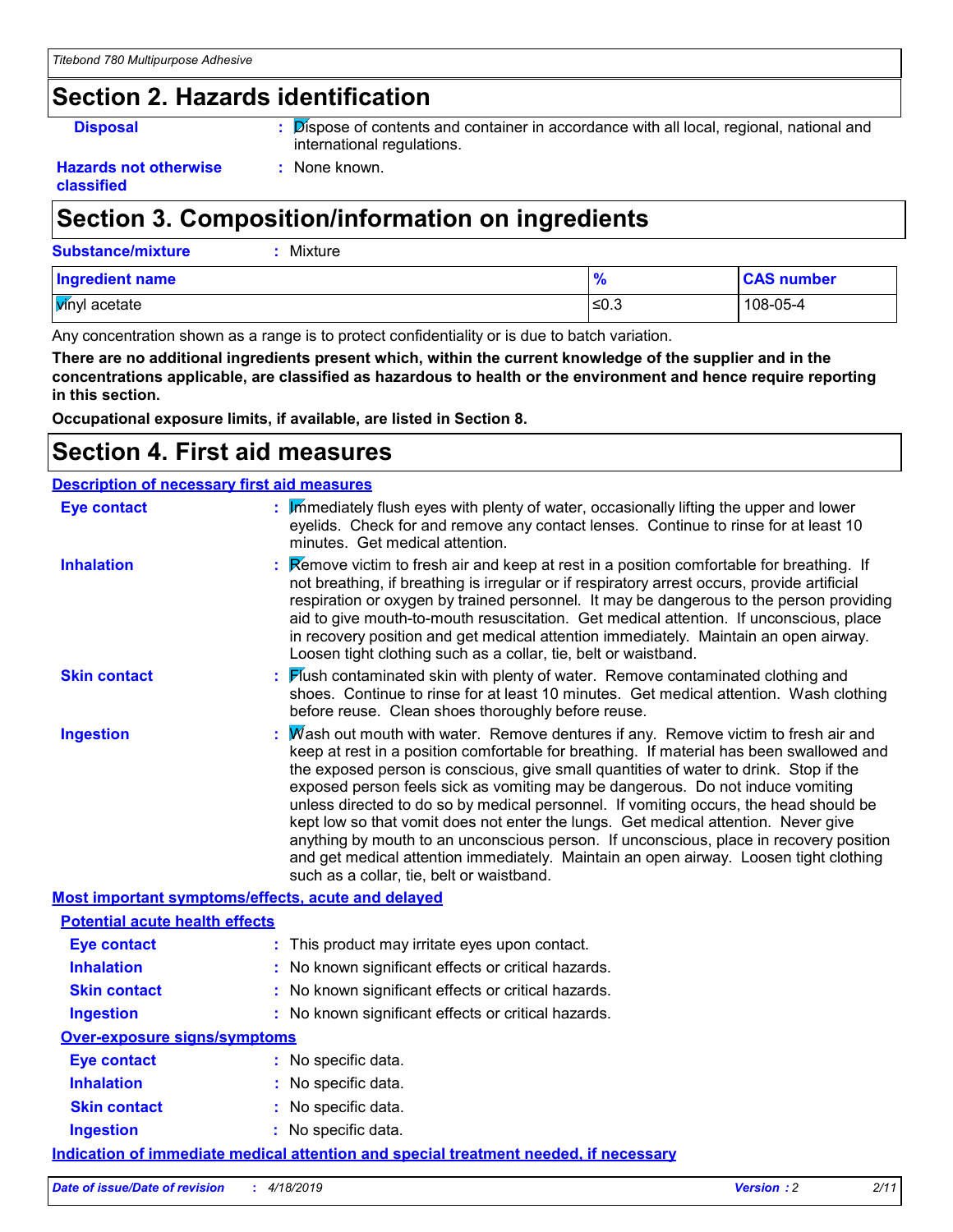### **Section 4. First aid measures**

| <b>Notes to physician</b>         | : Treat symptomatically. Contact poison treatment specialist immediately if large<br>quantities have been ingested or inhaled.                                              |
|-----------------------------------|-----------------------------------------------------------------------------------------------------------------------------------------------------------------------------|
| <b>Specific treatments</b>        | : No specific treatment.                                                                                                                                                    |
| <b>Protection of first-aiders</b> | Mo action shall be taken involving any personal risk or without suitable training. It may<br>be dangerous to the person providing aid to give mouth-to-mouth resuscitation. |

**See toxicological information (Section 11)**

### **Section 5. Fire-fighting measures**

| <b>Extinguishing media</b>                               |                                                                                                                                                                                                   |
|----------------------------------------------------------|---------------------------------------------------------------------------------------------------------------------------------------------------------------------------------------------------|
| <b>Suitable extinguishing</b><br>media                   | : Use an extinguishing agent suitable for the surrounding fire.                                                                                                                                   |
| <b>Unsuitable extinguishing</b><br>media                 | : None known.                                                                                                                                                                                     |
| <b>Specific hazards arising</b><br>from the chemical     | : In a fire or if heated, a pressure increase will occur and the container may burst.                                                                                                             |
| <b>Hazardous thermal</b><br>decomposition products       | Decomposition products may include the following materials:<br>carbon dioxide<br>carbon monoxide                                                                                                  |
| <b>Special protective actions</b><br>for fire-fighters   | Promptly isolate the scene by removing all persons from the vicinity of the incident if<br>there is a fire. No action shall be taken involving any personal risk or without suitable<br>training. |
| <b>Special protective</b><br>equipment for fire-fighters | Fire-fighters should wear appropriate protective equipment and self-contained breathing<br>apparatus (SCBA) with a full face-piece operated in positive pressure mode.                            |

### **Section 6. Accidental release measures**

| <b>Personal precautions, protective equipment and emergency procedures</b> |  |                                                                                                                                                                                                                                                                                                                                                                                                                                                                                                                                                                                                                                                                                                            |
|----------------------------------------------------------------------------|--|------------------------------------------------------------------------------------------------------------------------------------------------------------------------------------------------------------------------------------------------------------------------------------------------------------------------------------------------------------------------------------------------------------------------------------------------------------------------------------------------------------------------------------------------------------------------------------------------------------------------------------------------------------------------------------------------------------|
| For non-emergency<br>personnel                                             |  | : No action shall be taken involving any personal risk or without suitable training.<br>Evacuate surrounding areas. Keep unnecessary and unprotected personnel from<br>entering. Do not touch or walk through spilled material. Avoid breathing vapor or mist.<br>Provide adequate ventilation. Wear appropriate respirator when ventilation is<br>inadequate. Put on appropriate personal protective equipment.                                                                                                                                                                                                                                                                                           |
| For emergency responders                                                   |  | : If specialized clothing is required to deal with the spillage, take note of any information in<br>Section 8 on suitable and unsuitable materials. See also the information in "For non-<br>emergency personnel".                                                                                                                                                                                                                                                                                                                                                                                                                                                                                         |
| <b>Environmental precautions</b>                                           |  | : Avoid dispersal of spilled material and runoff and contact with soil, waterways, drains<br>and sewers. Inform the relevant authorities if the product has caused environmental<br>pollution (sewers, waterways, soil or air).                                                                                                                                                                                                                                                                                                                                                                                                                                                                            |
| <b>Methods and materials for containment and cleaning up</b>               |  |                                                                                                                                                                                                                                                                                                                                                                                                                                                                                                                                                                                                                                                                                                            |
| <b>Small spill</b>                                                         |  | : Stop leak if without risk. Move containers from spill area. Dilute with water and mop up<br>if water-soluble. Alternatively, or if water-insoluble, absorb with an inert dry material and<br>place in an appropriate waste disposal container. Dispose of via a licensed waste<br>disposal contractor.                                                                                                                                                                                                                                                                                                                                                                                                   |
| <b>Large spill</b>                                                         |  | Stop leak if without risk. Move containers from spill area. Approach release from<br>upwind. Prevent entry into sewers, water courses, basements or confined areas. Wash<br>spillages into an effluent treatment plant or proceed as follows. Contain and collect<br>spillage with non-combustible, absorbent material e.g. sand, earth, vermiculite or<br>diatomaceous earth and place in container for disposal according to local regulations<br>(see Section 13). Dispose of via a licensed waste disposal contractor. Contaminated<br>absorbent material may pose the same hazard as the spilled product. Note: see<br>Section 1 for emergency contact information and Section 13 for waste disposal. |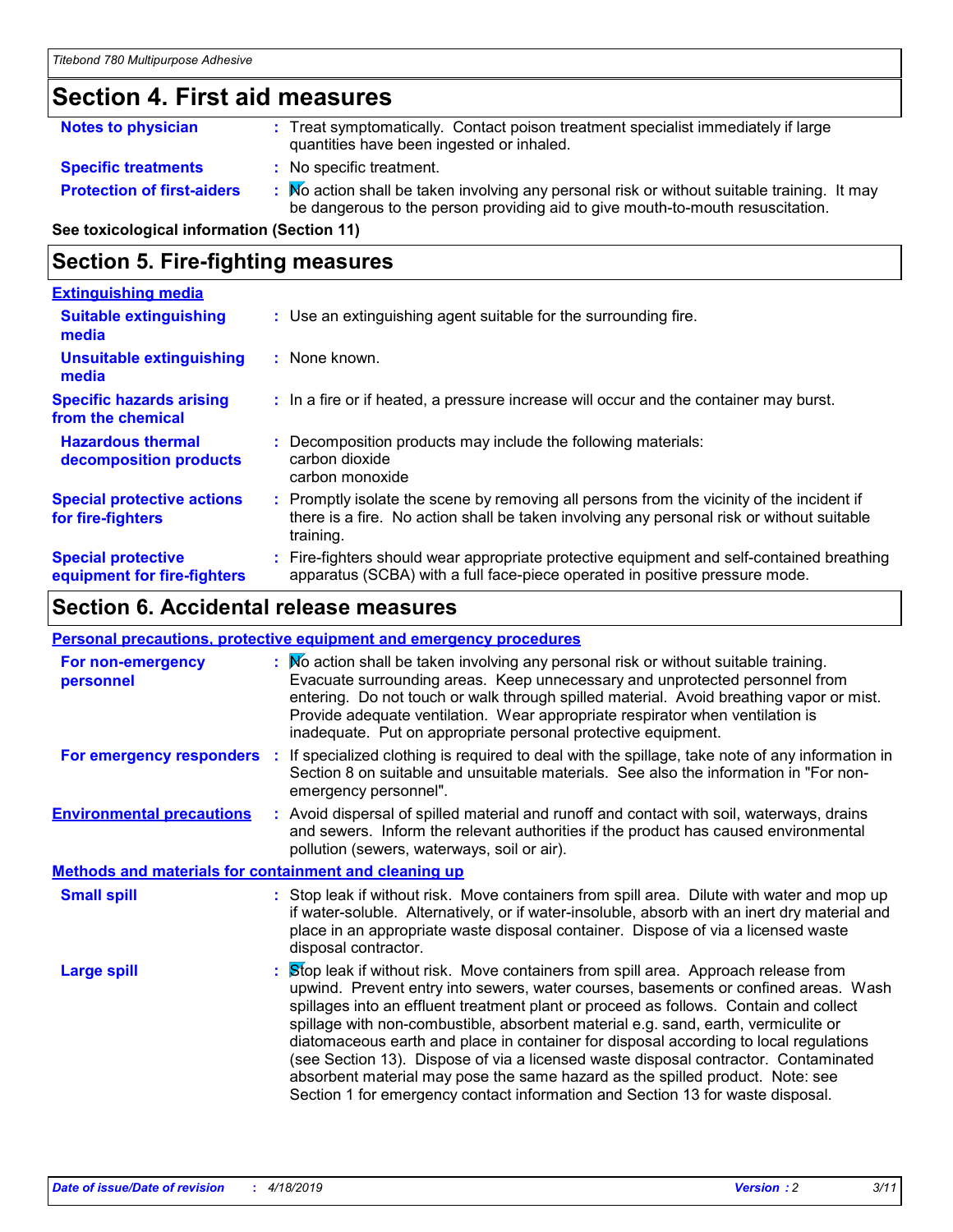### **Section 7. Handling and storage**

| <b>Precautions for safe handling</b>                                             |                                                                                                                                                                                                                                                                                                                                                                                                                                                                                                                                                                                                                                                                                          |
|----------------------------------------------------------------------------------|------------------------------------------------------------------------------------------------------------------------------------------------------------------------------------------------------------------------------------------------------------------------------------------------------------------------------------------------------------------------------------------------------------------------------------------------------------------------------------------------------------------------------------------------------------------------------------------------------------------------------------------------------------------------------------------|
| <b>Protective measures</b>                                                       | $\mathbf{P}$ ut on appropriate personal protective equipment (see Section 8). Avoid exposure -<br>obtain special instructions before use. Do not handle until all safety precautions have<br>been read and understood. Do not get in eyes or on skin or clothing. Do not ingest.<br>Avoid breathing vapor or mist. If during normal use the material presents a respiratory<br>hazard, use only with adequate ventilation or wear appropriate respirator. Keep in the<br>original container or an approved alternative made from a compatible material, kept<br>tightly closed when not in use. Empty containers retain product residue and can be<br>hazardous. Do not reuse container. |
| <b>Advice on general</b><br>occupational hygiene                                 | : Eating, drinking and smoking should be prohibited in areas where this material is<br>handled, stored and processed. Workers should wash hands and face before eating,<br>drinking and smoking. Remove contaminated clothing and protective equipment before<br>entering eating areas. See also Section 8 for additional information on hygiene<br>measures.                                                                                                                                                                                                                                                                                                                            |
| <b>Conditions for safe storage,</b><br>including any<br><b>incompatibilities</b> | Store between the following temperatures: 10 to 32.222°C (50 to 90°F). Store in<br>accordance with local regulations. Store in original container protected from direct<br>sunlight in a dry, cool and well-ventilated area, away from incompatible materials (see<br>Section 10) and food and drink. Store locked up. Keep container tightly closed and<br>sealed until ready for use. Containers that have been opened must be carefully<br>resealed and kept upright to prevent leakage. Do not store in unlabeled containers.<br>Use appropriate containment to avoid environmental contamination. See Section 10 for<br>incompatible materials before handling or use.              |

### **Section 8. Exposure controls/personal protection**

### **Control parameters**

#### **Occupational exposure limits**

| <b>Ingredient name</b>                            | <b>Exposure limits</b>                                                                                                                                                                                                                                                                                                                                                                                                                                           |
|---------------------------------------------------|------------------------------------------------------------------------------------------------------------------------------------------------------------------------------------------------------------------------------------------------------------------------------------------------------------------------------------------------------------------------------------------------------------------------------------------------------------------|
| winyl acetate                                     | ACGIH TLV (United States, 3/2018).<br>TWA: 10 ppm 8 hours.<br>TWA: 35 mg/m <sup>3</sup> 8 hours.<br>STEL: 15 ppm 15 minutes.<br>STEL: 53 mg/m <sup>3</sup> 15 minutes.<br>OSHA PEL 1989 (United States, 3/1989).<br>TWA: 10 ppm 8 hours.<br>TWA: 30 mg/m <sup>3</sup> 8 hours.<br>STEL: 20 ppm 15 minutes.<br>STEL: 60 mg/m <sup>3</sup> 15 minutes.<br>NIOSH REL (United States, 10/2016).<br>CEIL: 4 ppm 15 minutes.<br>CEIL: 15 mg/m <sup>3</sup> 15 minutes. |
| <b>Appropriate engineering</b><br><b>controls</b> | : Wuser operations generate dust, fumes, gas, vapor or mist, use process enclosures,<br>local exhaust ventilation or other engineering controls to keep worker exposure to<br>airborne contaminants below any recommended or statutory limits.                                                                                                                                                                                                                   |
| <b>Environmental exposure</b><br><b>controls</b>  | : Emissions from ventilation or work process equipment should be checked to ensure<br>they comply with the requirements of environmental protection legislation. In some<br>cases, fume scrubbers, filters or engineering modifications to the process equipment<br>will be necessary to reduce emissions to acceptable levels.                                                                                                                                  |
| <b>Individual protection measures</b>             |                                                                                                                                                                                                                                                                                                                                                                                                                                                                  |
| <b>Hygiene measures</b>                           | : Wash hands, forearms and face thoroughly after handling chemical products, before<br>eating, smoking and using the lavatory and at the end of the working period.<br>Appropriate techniques should be used to remove potentially contaminated clothing.<br>Wash contaminated clothing before reusing. Ensure that eyewash stations and safety<br>showers are close to the workstation location.                                                                |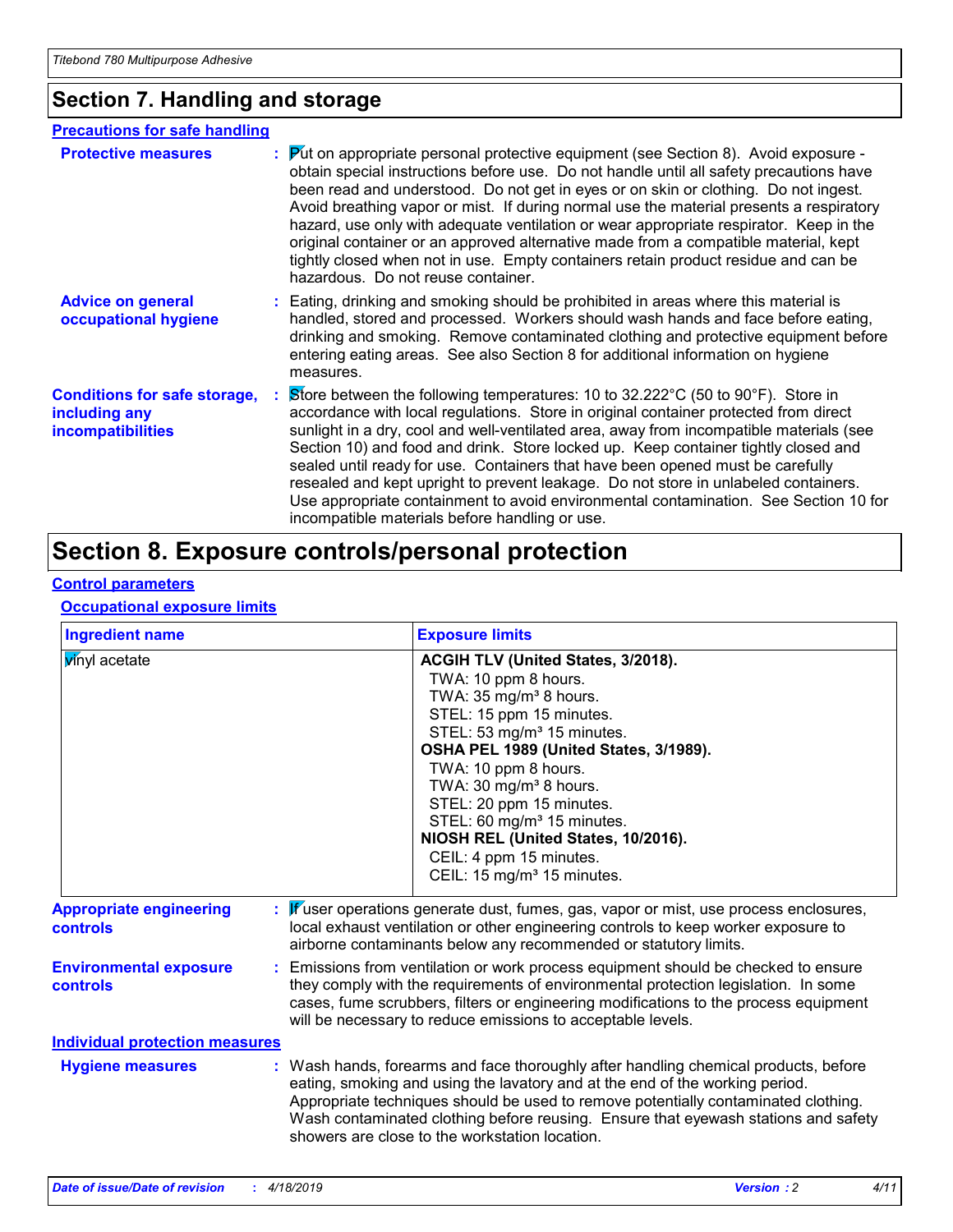### **Section 8. Exposure controls/personal protection**

| <b>Eye/face protection</b>    | : Safety eyewear complying with an approved standard should be used when a risk<br>assessment indicates this is necessary to avoid exposure to liquid splashes, mists,<br>gases or dusts. If contact is possible, the following protection should be worn, unless<br>the assessment indicates a higher degree of protection: safety glasses with side-<br>shields.                                                                                                                                                                                                                                                     |
|-------------------------------|------------------------------------------------------------------------------------------------------------------------------------------------------------------------------------------------------------------------------------------------------------------------------------------------------------------------------------------------------------------------------------------------------------------------------------------------------------------------------------------------------------------------------------------------------------------------------------------------------------------------|
| <b>Skin protection</b>        |                                                                                                                                                                                                                                                                                                                                                                                                                                                                                                                                                                                                                        |
| <b>Hand protection</b>        | : Chemical-resistant, impervious gloves complying with an approved standard should be<br>worn at all times when handling chemical products if a risk assessment indicates this is<br>necessary. Considering the parameters specified by the glove manufacturer, check<br>during use that the gloves are still retaining their protective properties. It should be<br>noted that the time to breakthrough for any glove material may be different for different<br>glove manufacturers. In the case of mixtures, consisting of several substances, the<br>protection time of the gloves cannot be accurately estimated. |
| <b>Body protection</b>        | : Personal protective equipment for the body should be selected based on the task being<br>performed and the risks involved and should be approved by a specialist before<br>handling this product.                                                                                                                                                                                                                                                                                                                                                                                                                    |
| <b>Other skin protection</b>  | : Appropriate footwear and any additional skin protection measures should be selected<br>based on the task being performed and the risks involved and should be approved by a<br>specialist before handling this product.                                                                                                                                                                                                                                                                                                                                                                                              |
| <b>Respiratory protection</b> | : Based on the hazard and potential for exposure, select a respirator that meets the<br>appropriate standard or certification. Respirators must be used according to a<br>respiratory protection program to ensure proper fitting, training, and other important<br>aspects of use.                                                                                                                                                                                                                                                                                                                                    |

### **Section 9. Physical and chemical properties**

#### **Appearance**

| <u>i iyyuu uhuu</u>                               |                                             |
|---------------------------------------------------|---------------------------------------------|
| <b>Physical state</b>                             | : Liquid. [Paste.]                          |
| <b>Color</b>                                      | $:$ Beige.                                  |
| Odor                                              | Characteristic.                             |
| <b>Odor threshold</b>                             | $\cdot$ Not available.                      |
| рH                                                | $: 7.5 \text{ to } 9$                       |
| <b>Melting point</b>                              | Not available.                              |
| <b>Boiling point</b>                              | : $100^{\circ}$ C (212 $^{\circ}$ F)        |
| <b>Flash point</b>                                | Closed cup: >93.333°C (>200°F) [Setaflash.] |
| <b>Evaporation rate</b>                           | $>1$ (butyl acetate = 1)                    |
| <b>Flammability (solid, gas)</b>                  | : Not available.                            |
| Lower and upper explosive<br>(flammable) limits   | : Not available.                            |
| <b>VOC (less water, less</b><br>exempt solvents)  | $: 49.56$ g/l                               |
| <b>Volatility</b>                                 | : $45.5\%$ (w/w)                            |
| <b>Vapor density</b>                              | Not available.                              |
| <b>Relative density</b>                           | : 1.0737                                    |
| <b>Solubility</b>                                 | : Not available.                            |
| <b>Solubility in water</b>                        | $:$ Not available.                          |
| <b>Partition coefficient: n-</b><br>octanol/water | : Not available.                            |
| <b>Auto-ignition temperature</b>                  | $:$ Not available.                          |
| <b>Decomposition temperature :</b> Not available. |                                             |
| <b>Viscosity</b>                                  | $:$ Not available.                          |
|                                                   |                                             |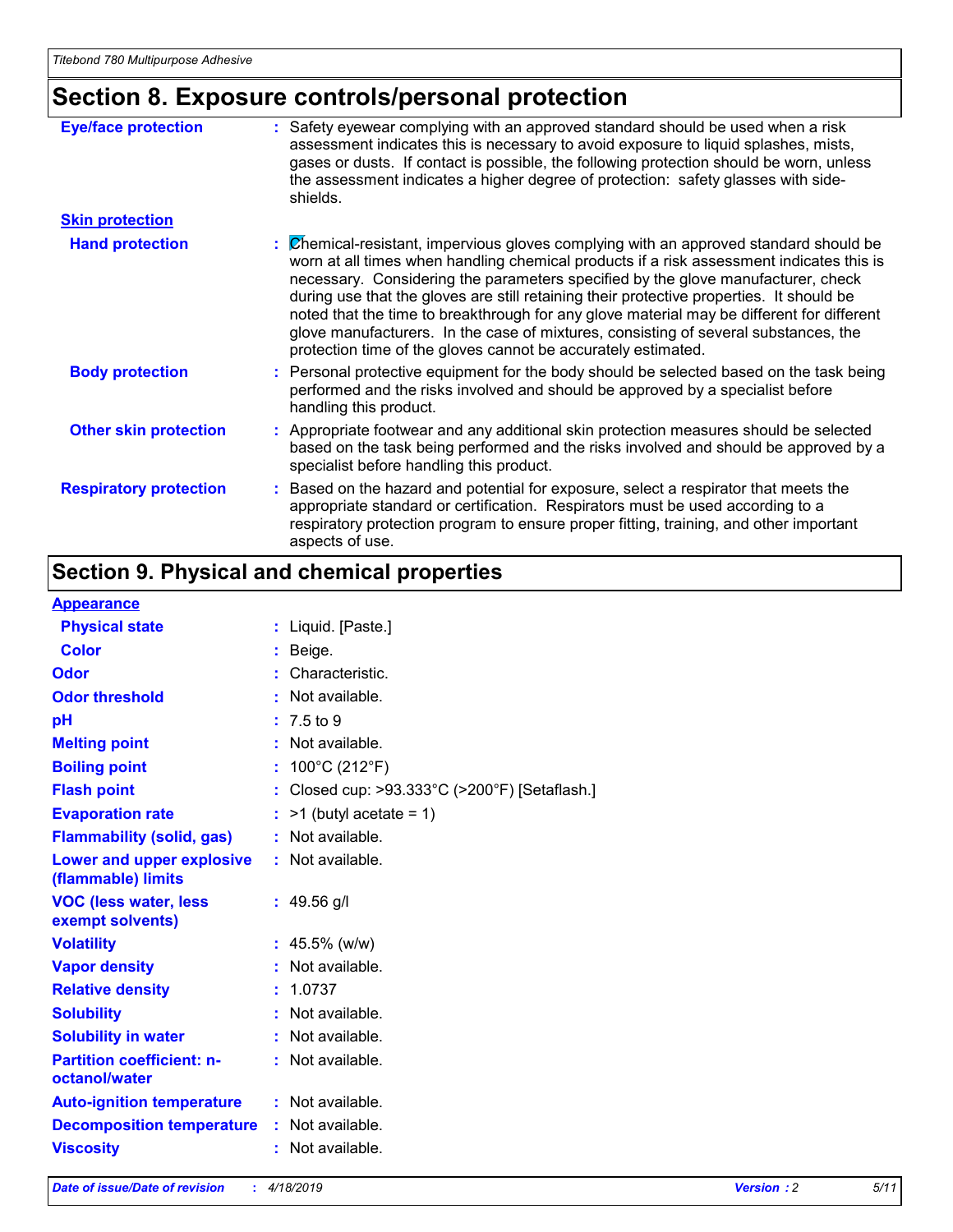### **Section 10. Stability and reactivity**

| <b>Reactivity</b>                            | : No specific test data related to reactivity available for this product or its ingredients.              |
|----------------------------------------------|-----------------------------------------------------------------------------------------------------------|
| <b>Chemical stability</b>                    | : The product is stable.                                                                                  |
| <b>Possibility of hazardous</b><br>reactions | : Under normal conditions of storage and use, hazardous reactions will not occur.                         |
| <b>Conditions to avoid</b>                   | : No specific data.                                                                                       |
| <b>Incompatible materials</b>                | : No specific data.                                                                                       |
| <b>Hazardous decomposition</b><br>products   | : Under normal conditions of storage and use, hazardous decomposition products should<br>not be produced. |

### **Section 11. Toxicological information**

### **Information on toxicological effects**

#### **Acute toxicity**

| <b>Product/ingredient name</b> | <b>Result</b>                                            | <b>Species</b>       | <b>Dose</b>                                                       | <b>Exposure</b> |
|--------------------------------|----------------------------------------------------------|----------------------|-------------------------------------------------------------------|-----------------|
| <b>V</b> inyl acetate          | <b>LC50 Inhalation Vapor</b><br>LD50 Dermal<br>LD50 Oral | Rat<br>Rabbit<br>Rat | $11400$ mg/m <sup>3</sup><br>$ 2335 \text{ mg/kg} $<br>2900 mg/kg | I4 hours        |

### **Irritation/Corrosion**

Not available.

**Conclusion/Summary**

- **Skin Example 20 :** Prolonged or repeated contact can defat the skin and lead to irritation, cracking and/or dermatitis.
- **Eyes :** This product may irritate eyes upon contact.
- **Respiratory :** Inhalation of oil mist or vapors at elevated temperatures may cause respiratory irritation.
- **Sensitization**
- Not available.

#### **Mutagenicity**

Not available.

#### **Carcinogenicity**

Not available.

#### **Classification**

| <b>Product/ingredient name</b> | <b>OSHA</b> | <b>IARC</b> | <b>NTP</b> |
|--------------------------------|-------------|-------------|------------|
| <b>V</b> inyl acetate          |             | 2Β          |            |

### **Reproductive toxicity**

Not available.

#### **Teratogenicity**

Not available.

#### **Specific target organ toxicity (single exposure)**

| <b>Name</b>           | <b>Category</b> | <b>Route of</b><br>exposure | <b>Target organs</b>                     |
|-----------------------|-----------------|-----------------------------|------------------------------------------|
| <b>V</b> inyl acetate | Category 3      | Not applicable.             | Respiratory tract<br><b>l</b> irritation |

### **Specific target organ toxicity (repeated exposure)**

Not available.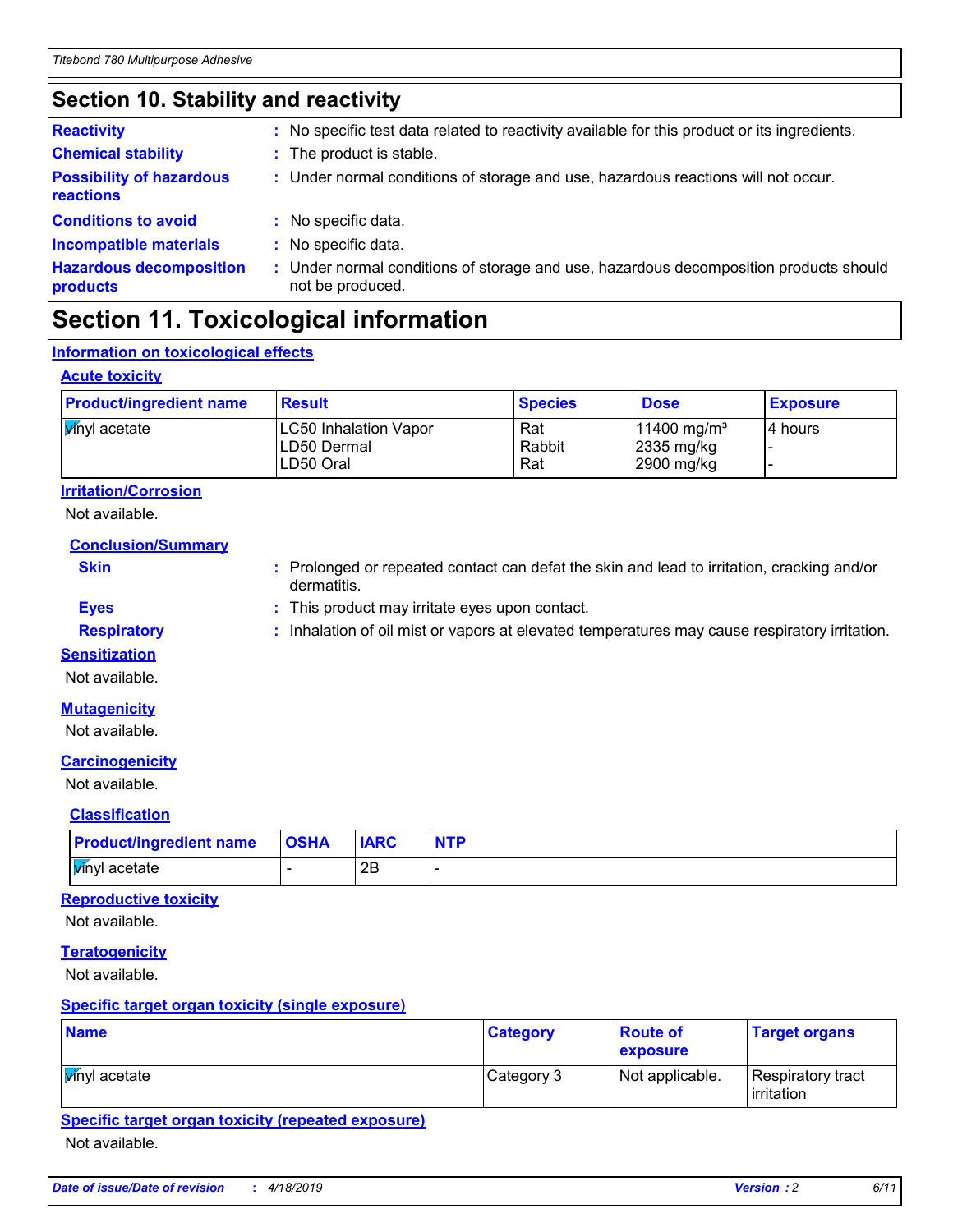### **Section 11. Toxicological information**

| <b>Aspiration hazard</b><br>Not available.             |                                                                                           |
|--------------------------------------------------------|-------------------------------------------------------------------------------------------|
| <b>Information on the likely</b><br>routes of exposure | : Routes of entry anticipated: Oral, Dermal, Inhalation.                                  |
| <b>Potential acute health effects</b>                  |                                                                                           |
| <b>Eye contact</b>                                     | This product may irritate eyes upon contact.                                              |
| <b>Inhalation</b>                                      | No known significant effects or critical hazards.                                         |
| <b>Skin contact</b>                                    | No known significant effects or critical hazards.                                         |
| <b>Ingestion</b>                                       | : No known significant effects or critical hazards.                                       |
|                                                        | <b>Symptoms related to the physical, chemical and toxicological characteristics</b>       |
| <b>Eye contact</b>                                     | : No specific data.                                                                       |
| <b>Inhalation</b>                                      | : No specific data.                                                                       |
| <b>Skin contact</b>                                    | : No specific data.                                                                       |
| <b>Ingestion</b>                                       | : No specific data.                                                                       |
|                                                        | Delayed and immediate effects and also chronic effects from short and long term exposure  |
| <b>Short term exposure</b>                             |                                                                                           |
| <b>Potential immediate</b><br>effects                  | : Not available.                                                                          |
| <b>Potential delayed effects</b>                       | : Not available.                                                                          |
| <b>Long term exposure</b>                              |                                                                                           |
| <b>Potential immediate</b><br>effects                  | : Not available.                                                                          |
| <b>Potential delayed effects</b>                       | : Not available.                                                                          |
| <b>Potential chronic health effects</b>                |                                                                                           |
| Not available.                                         |                                                                                           |
| <b>General</b>                                         | : No known significant effects or critical hazards.                                       |
| <b>Carcinogenicity</b>                                 | Suspected of causing cancer. Risk of cancer depends on duration and level of<br>exposure. |
| <b>Mutagenicity</b>                                    | : No known significant effects or critical hazards.                                       |
| <b>Teratogenicity</b>                                  | : No known significant effects or critical hazards.                                       |
| <b>Developmental effects</b>                           | No known significant effects or critical hazards.                                         |
| <b>Fertility effects</b>                               | : No known significant effects or critical hazards.                                       |
| <b>Numerical measures of toxicity</b>                  |                                                                                           |
| <b>Acute toxicity estimates</b>                        |                                                                                           |
|                                                        |                                                                                           |

Not available.

### **Section 12. Ecological information**

### **Toxicity**

| <b>Product/ingredient name</b> | <b>Result</b>                                   | <b>Species</b>                                   | <b>Exposure</b> |
|--------------------------------|-------------------------------------------------|--------------------------------------------------|-----------------|
| <b>V</b> inyl acetate          | Acute EC50 8.81 mg/l                            | Algae - Pseudokirchnerella<br>subcapitata        | 96 hours        |
|                                | Acute EC50 12.6 mg/l                            | Daphnia                                          | 48 hours        |
|                                | Acute LC50 10000 to 100000 µg/l<br>Marine water | Crustaceans - Crangon crangon -<br><b>Larvae</b> | 48 hours        |
|                                | Acute LC50 14000 µg/l Fresh water               | <b>Fish - Pimephales promelas</b>                | 96 hours        |
|                                | Chronic NOEC 1.58 mg/l                          | Algae - Pseudokirchnerella<br>subcapitata        | 96 hours        |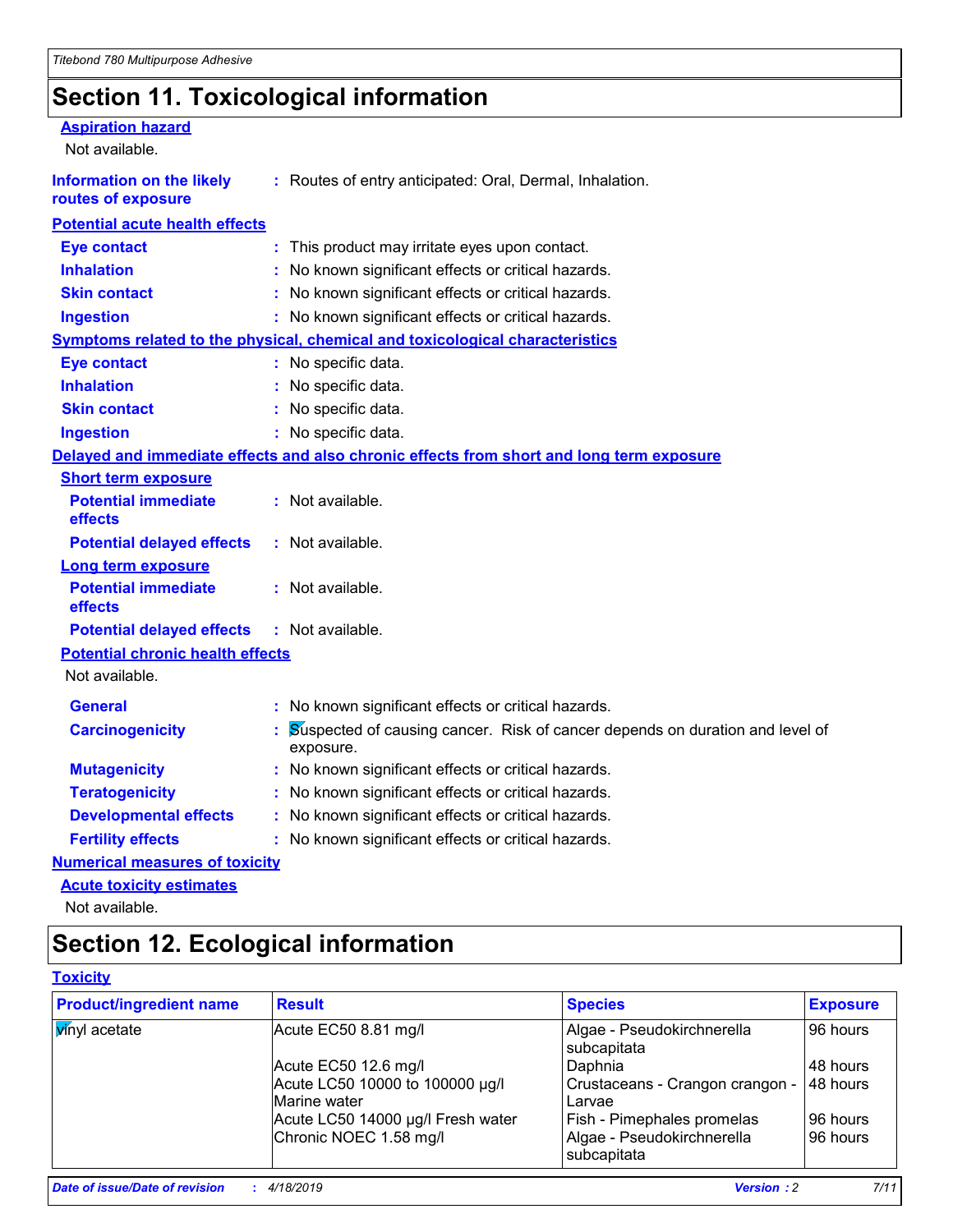### **Section 12. Ecological information**

#### **Persistence and degradability**

| <b>Product/ingredient name</b>   | <b>Aquatic half-life</b> | <b>Photolysis</b> |  |                  | <b>Biodegradability</b> |
|----------------------------------|--------------------------|-------------------|--|------------------|-------------------------|
| <b>V</b> inyl acetate            |                          |                   |  | Readily          |                         |
| <b>Bioaccumulative potential</b> |                          |                   |  |                  |                         |
| <b>Product/ingredient name</b>   | LogP <sub>ow</sub>       | <b>BCF</b>        |  | <b>Potential</b> |                         |
| <b>V</b> inyl acetate            | 0.73                     | 3.16              |  | low              |                         |
| <b>Mobility in soil</b>          |                          |                   |  |                  |                         |
| <b>Soil/water partition</b>      | : Not available.         |                   |  |                  |                         |

| <b>JUIL WALCH PALLILLUIT</b> |  |
|------------------------------|--|
| <b>coefficient (Koc)</b>     |  |

**Other adverse effects** : No known significant effects or critical hazards.

### **Section 13. Disposal considerations**

The generation of waste should be avoided or minimized wherever possible. Disposal of this product, solutions and any by-products should at all times comply with the requirements of environmental protection and waste disposal legislation and any regional local authority requirements. Dispose of surplus and non-recyclable products via a licensed waste disposal contractor. Waste should not be disposed of untreated to the sewer unless fully compliant with the requirements of all authorities with jurisdiction. Waste packaging should be recycled. Incineration or landfill should only be considered when recycling is not feasible. This material and its container must be disposed of in a safe way. Care should be taken when handling emptied containers that have not been cleaned or rinsed out. Empty containers or liners may retain some product residues. Avoid dispersal of spilled material and runoff and contact with soil, waterways, drains and sewers. **Disposal methods :**

### **Section 14. Transport information**

|                                      | <b>DOT</b><br><b>Classification</b> | <b>TDG</b><br><b>Classification</b> | <b>Mexico</b><br><b>Classification</b> | <b>ADR/RID</b>               | <b>IMDG</b>              | <b>IATA</b>    |
|--------------------------------------|-------------------------------------|-------------------------------------|----------------------------------------|------------------------------|--------------------------|----------------|
| <b>UN number</b>                     | Not regulated.                      | Not regulated.                      | Not regulated.                         | Not regulated.               | Not regulated.           | Not regulated. |
| <b>UN proper</b><br>shipping name    | $\blacksquare$                      |                                     |                                        |                              |                          |                |
| <b>Transport</b><br>hazard class(es) |                                     | $\blacksquare$                      | $\blacksquare$                         | $\qquad \qquad \blacksquare$ | $\blacksquare$           |                |
| <b>Packing group</b>                 | $\qquad \qquad \blacksquare$        | -                                   | -                                      | -                            | $\overline{\phantom{0}}$ | -              |
| <b>Environmental</b><br>hazards      | No.                                 | No.                                 | No.                                    | No.                          | No.                      | No.            |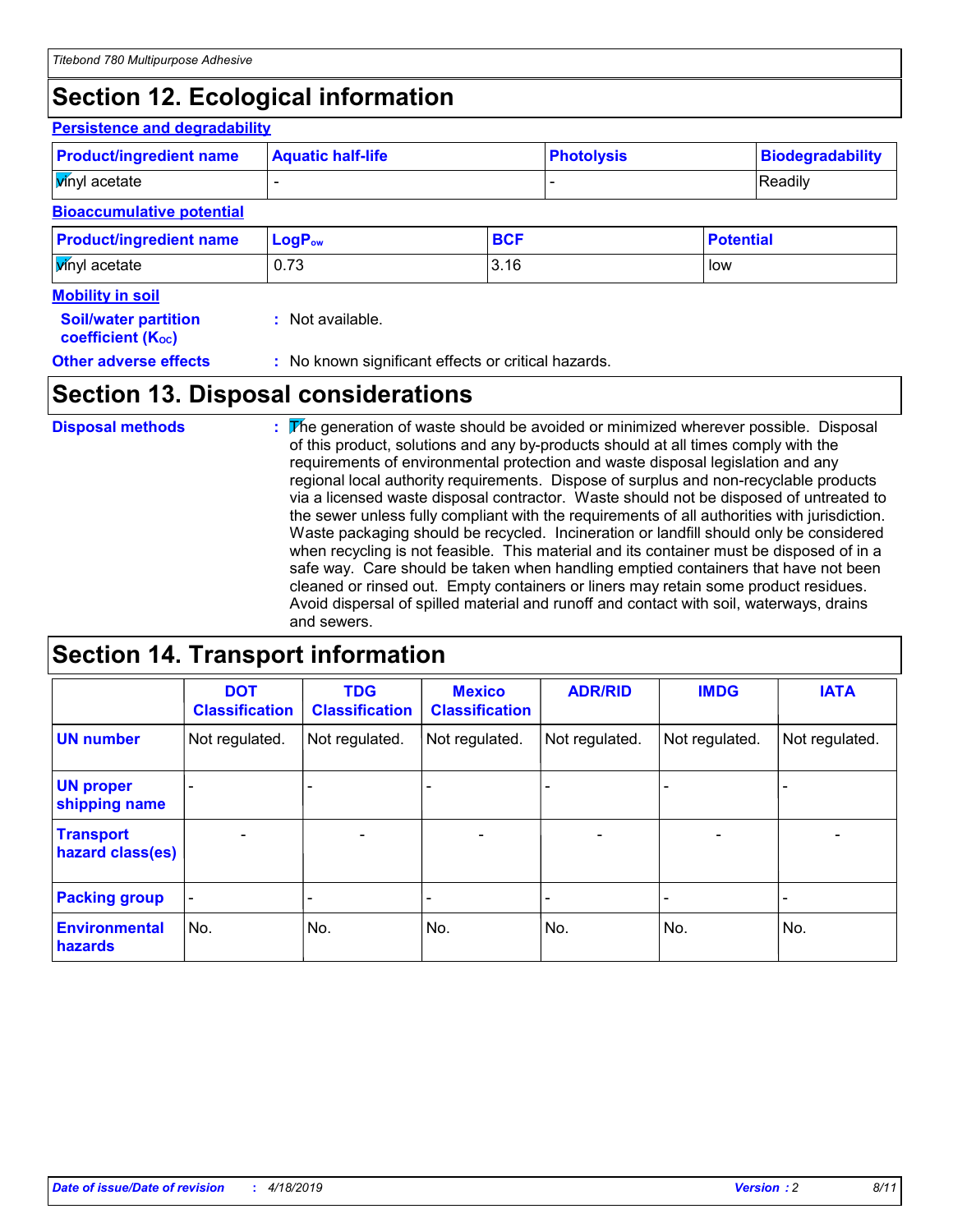### **Section 15. Regulatory information**

### **U.S. Federal regulations**

#### **SARA 302/304**

### **Composition/information on ingredients**

|              |                                                                         |                  | <b>SARA 302 TPQ</b> |           | <b>SARA 304 RQ</b> |           |
|--------------|-------------------------------------------------------------------------|------------------|---------------------|-----------|--------------------|-----------|
| <b>Name</b>  | $\frac{9}{6}$                                                           | <b>EHS</b> (lbs) |                     | (gallons) | (lbs)              | (gallons) |
| wnyl acetate | ≤0.3                                                                    | Yes.             | 1000                | 129       | 5000               | 644.8     |
| SARA 304 RQ  | $\frac{1}{2}$ 2426171.2 lbs / 1555481.7 kg [382709.1 gal / 1448711.7 L] |                  |                     |           |                    |           |

### **SARA 311/312**

**Classification :** CARCINOGENICITY - Category 2

### **Composition/information on ingredients**

| <b>Name</b>           | %    | <b>Classification</b>                                                                                                                                                                                                       |
|-----------------------|------|-----------------------------------------------------------------------------------------------------------------------------------------------------------------------------------------------------------------------------|
| <b>V</b> inyl acetate | ≤0.3 | <b>FLAMMABLE LIQUIDS - Category 2</b><br>ACUTE TOXICITY (inhalation) - Category 4<br>CARCINOGENICITY - Category 2<br><b>SPECIFIC TARGET ORGAN TOXICITY (SINGLE EXPOSURE)</b><br>(Respiratory tract irritation) - Category 3 |

#### **SARA 313**

|                                           | <b>Product name</b>   | <b>CAS number</b> | $\frac{9}{6}$ |
|-------------------------------------------|-----------------------|-------------------|---------------|
| <b>Form R - Reporting</b><br>requirements | <b>V</b> inyl acetate | $108 - 05 - 4$    | l≤0.3         |
| <b>Supplier notification</b>              | Winyl acetate         | $108 - 05 - 4$    | ≤0.3          |

SARA 313 notifications must not be detached from the SDS and any copying and redistribution of the SDS shall include copying and redistribution of the notice attached to copies of the SDS subsequently redistributed.

#### **State regulations**

| <b>Massachusetts</b> | : None of the components are listed.                                                                                  |
|----------------------|-----------------------------------------------------------------------------------------------------------------------|
| <b>New York</b>      | : The following components are listed: Vinyl acetate                                                                  |
| <b>New Jersey</b>    | : The following components are listed: VINYL ACETATE; ACETIC ACID ETHENYL<br>ESTER; PROPYLENE GLYCOL; 1,2-PROPANEDIOL |
| Pennsylvania         | : The following components are listed: ACETIC ACID ETHENYL ESTER;<br>1,2-PROPANEDIOL                                  |

#### **California Prop. 65**

This product does not require a Safe Harbor warning under California Prop. 65.

#### **International regulations**

**Chemical Weapon Convention List Schedules I, II & III Chemicals** Not listed.

### **Montreal Protocol**

Not listed.

**Stockholm Convention on Persistent Organic Pollutants**

Not listed.

### **UNECE Aarhus Protocol on POPs and Heavy Metals**

Not listed.

### **Inventory list**

**China :** Not determined.

*Date of issue/Date of revision* **:** *4/18/2019 Version : 2 9/11*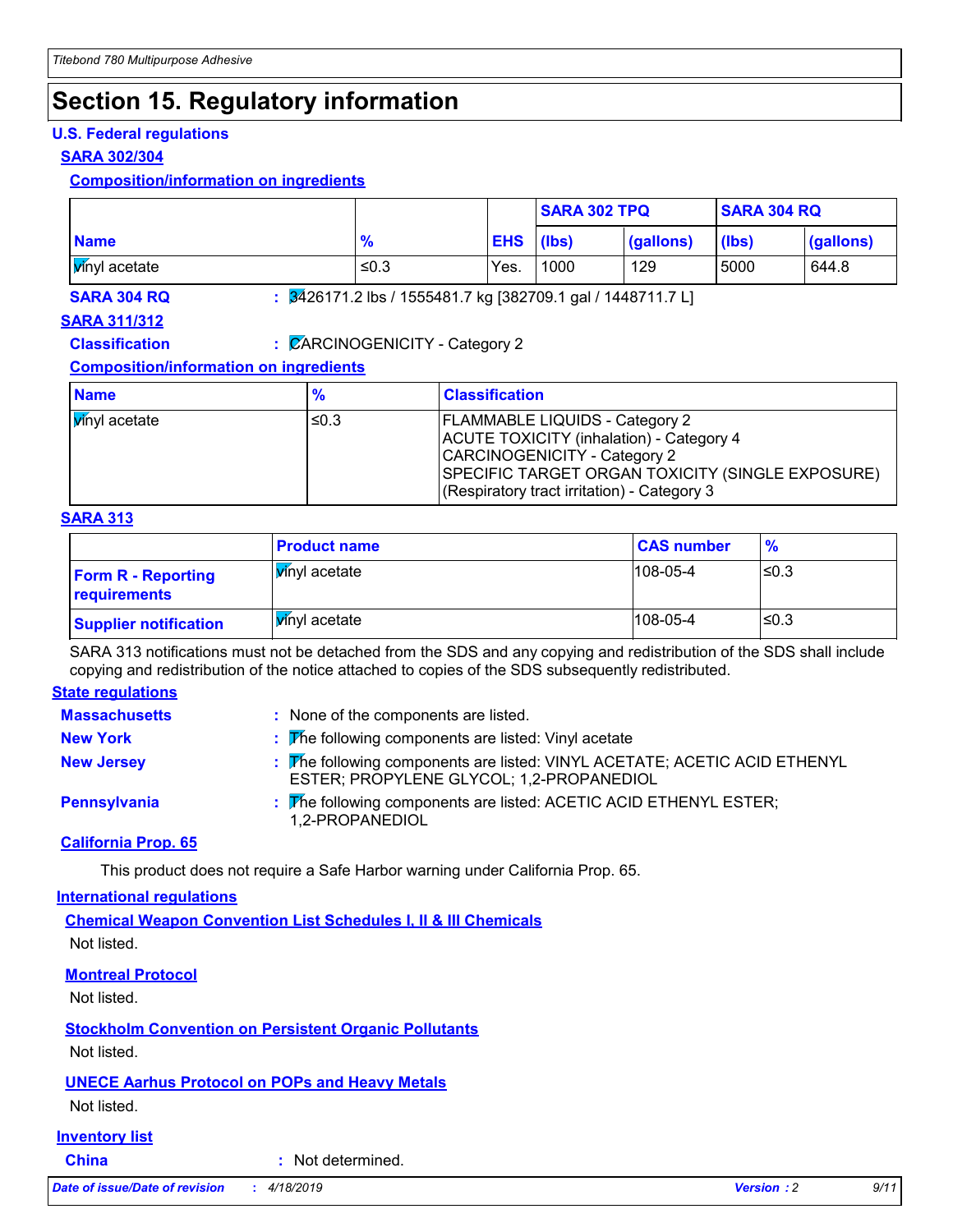### **Section 15. Regulatory information**

**inventory**

**United States TSCA 8(b) :** All components are listed or exempted.

### **Section 16. Other information**

### **Hazardous Material Information System (U.S.A.)**



**Caution: HMIS® ratings are based on a 0-4 rating scale, with 0 representing minimal hazards or risks, and 4 representing significant hazards or risks. Although HMIS® ratings and the associated label are not required on SDSs or products leaving a facility under 29 CFR 1910.1200, the preparer may choose to provide them. HMIS® ratings are to be used with a fully implemented HMIS® program. HMIS® is a registered trademark and service mark of the American Coatings Association, Inc.**

**The customer is responsible for determining the PPE code for this material. For more information on HMIS® Personal Protective Equipment (PPE) codes, consult the HMIS® Implementation Manual.**

#### **National Fire Protection Association (U.S.A.)**



**Reprinted with permission from NFPA 704-2001, Identification of the Hazards of Materials for Emergency Response Copyright ©1997, National Fire Protection Association, Quincy, MA 02269. This reprinted material is not the complete and official position of the National Fire Protection Association, on the referenced subject which is represented only by the standard in its entirety.**

**Copyright ©2001, National Fire Protection Association, Quincy, MA 02269. This warning system is intended to be interpreted and applied only by properly trained individuals to identify fire, health and reactivity hazards of chemicals. The user is referred to certain limited number of chemicals with recommended classifications in NFPA 49 and NFPA 325, which would be used as a guideline only. Whether the chemicals are classified by NFPA or not, anyone using the 704 systems to classify chemicals does so at their own risk.**

#### 4/22/2022 **: History Date of printing Date of issue/Date of revision Version Date of previous issue :** 2 **:** 4/18/2019 **:** 4/17/2019 **Key to abbreviations :** ATE = Acute Toxicity Estimate BCF = Bioconcentration Factor GHS = Globally Harmonized System of Classification and Labelling of Chemicals IATA = International Air Transport Association IBC = Intermediate Bulk Container IMDG = International Maritime Dangerous Goods LogPow = logarithm of the octanol/water partition coefficient MARPOL = International Convention for the Prevention of Pollution From Ships, 1973 as modified by the Protocol of 1978. ("Marpol" = marine pollution) **Classification Justification**  $\mathbb Z$ ARCINOGENICITY - Category 2 Expert judgment

#### **Procedure used to derive the classification**